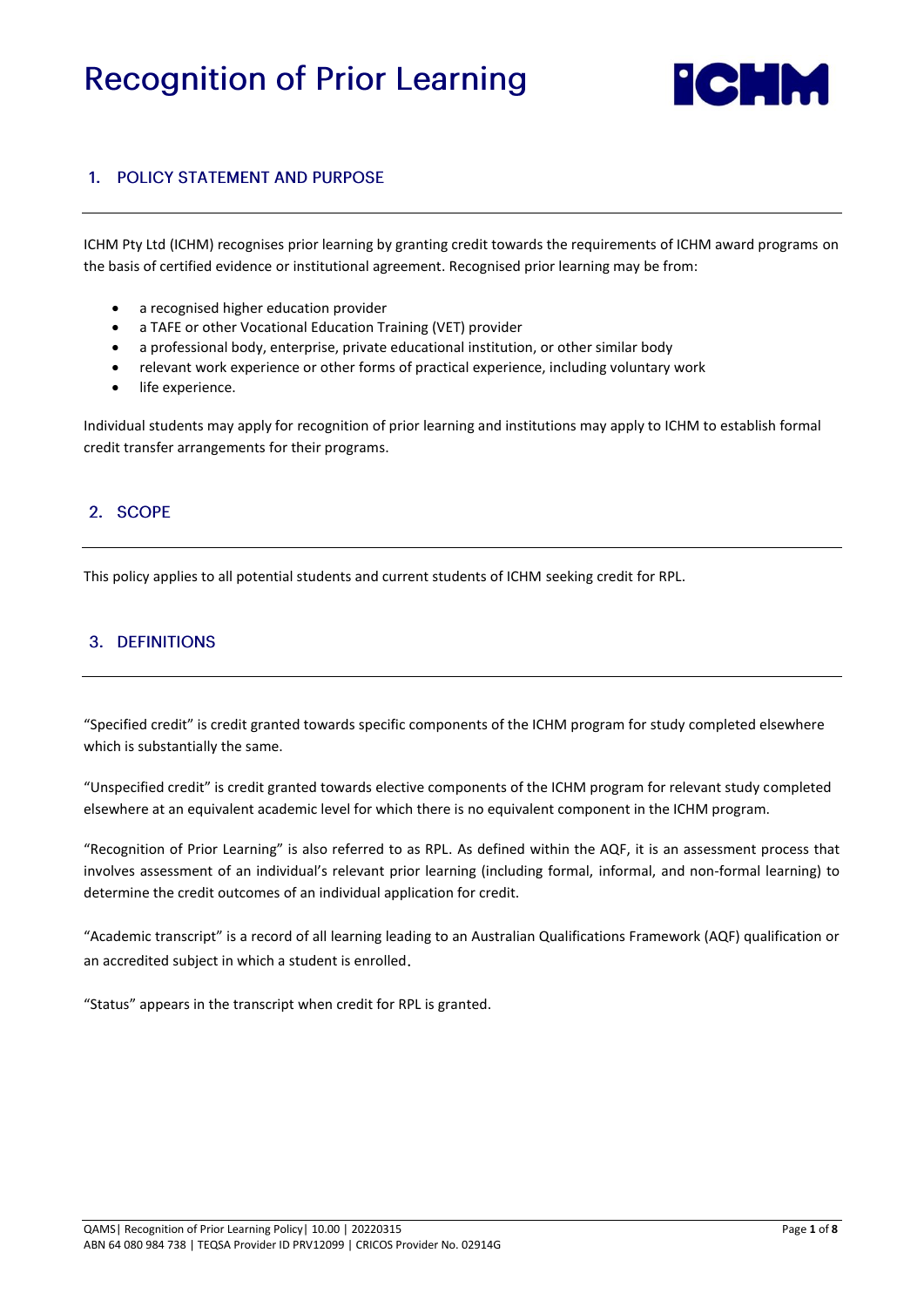# 4. POLICY DETAILS

#### *Policy – for individuals seeking RPL*

- Recognition of prior learning is granted only where the prior study or experience is assessed as equivalent in content and level to the subject for which credit is being sought.
- Recognition of prior learning granted must be academically defensible and take into account the student's ability to make satisfactory academic progress and to successfully complete the requirements of the remainder of the program.
- Recognition of prior learning decisions should preserve the broad integrity and the intended Graduate Qualities profile of the ICHM degree programs.
- Currency and relevance of knowledge will impact recognition of prior learning decisions and RPL will not normally be granted for subjects completed more than ten years before application unless there is evidence of substantial relevant experience during the intervening period which will be evaluated on a case-by-case basis.
- There are two types of credit:
	- o **Specified credit** is credit granted towards specific components of the ICHM program for study completed elsewhere which is substantially the same.
	- o **Unspecified credit** is credit granted towards elective components of the ICHM award program for relevant study completed elsewhere at an equivalent academic level for which there is no equivalent component in the ICHM program. Unspecified credit will normally be given for relevant study completed within the ASCED broad and narrow fields of education listed at the end of this policy, or their international equivalent.
- Advice on possible RPL may be provided to future students on request. However, a final decision on RPL must be formally documented by the Program Director Academic.
- Eligibility for RPL does not guarantee an applicant a place in an ICHM degree program.
- Where adequate information about an institution or the subject(s) proposed for RPL is not available from the usual sources, the Program Director Academic may implement alternative processes (for example, external evaluation by a qualified person) to ensure that the subjects put forward for RPL cover the appropriate subject material at an equivalent standard to those offered by ICHM. The Program Director Academic will report on the process used and the outcome to the next meeting of the Academic Board.
- In special circumstances, for example, where the applicant is unable to present sufficient documentary evidence to allow for the normal determination of RPL, the applicant may be allowed to undertake an assessment process, which may be written. Authority to make this decision resides with the Program Director Academic.
- Where the granting of RPL causes timetable clashes or unacceptable study combinations, ICHM is under no obligation to make individual arrangements for the student.
- In exceptional cases, the Program Director Academic may approve RPL beyond those limits specified in the following rules providing there is an academic rationale consistent with the principles of this policy. In such cases, the grounds for approval must be reported to the Academic Board as a variation to standard procedure.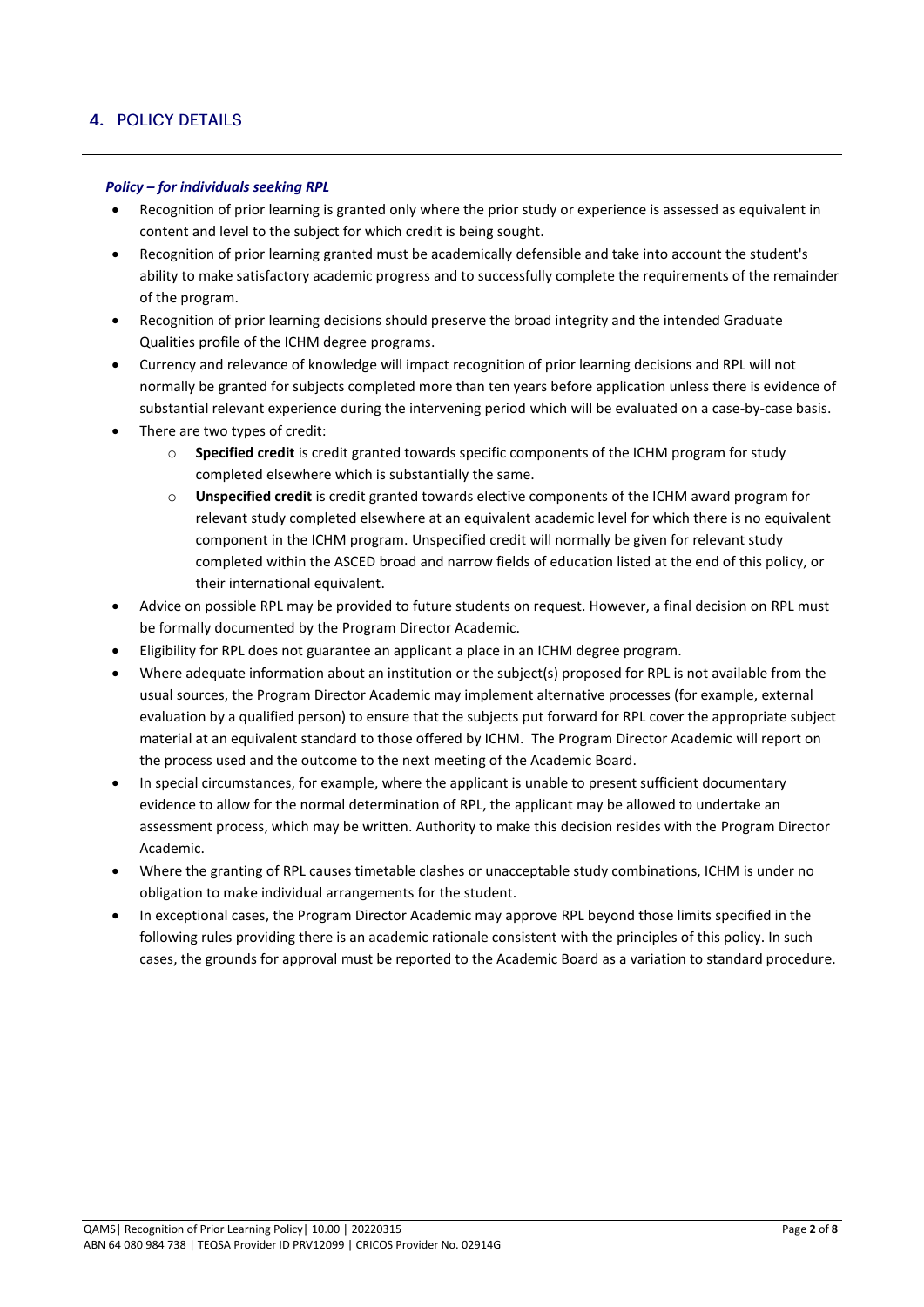## **Rules**

The following rules apply: Undergraduate programs

- The maximum amount of RPL allowed is determined by the requirement that a student must complete at least the equivalent of one year of full-time study (8 academic subjects) in the ICHM undergraduate award program from which they are intending to graduate.
- Unspecified credit can be given for a maximum of 6 subjects within a 3-year (or equivalent) Bachelor degree, for study at an equivalent academic level from other ASCED fields of education not listed at the end of this policy, or their international equivalent.

## Postgraduate programs

- The maximum amount of RPL allowed is determined by the requirement that a student must complete at least 50% of the academic subjects in the ICHM postgraduate award program for which they are intending to graduate.
- Unspecified credit may be granted in the following situations:
	- o A student's formal learning is from a recognised higher education institution
	- o No direct equivalent subject could be found within the ICHM degree however the requested RPL correlates with the intended outcome of the ICHM degree program
	- o The unspecified credit is used only for electives within the student's program.
	- $\circ$  Unspecified credit aligns with the requirement that the student must complete at least 50% of the academic subjects in the ICHM postgraduate award program for which they are intending to graduate.

Professional Practice/Work Integrated Learning (WIL) subjects are not included in the above percentages, however RPL can be sought by students who have successfully completed equivalent subject learning outcomes and associated assessment in the area of WIL. The Program Director Academic may grant exemption for the Completion of Hours and Industry Report assessment components for those students who have relevant industry experience based on Academic Committee recommendation.

A lesser postgraduate award program studied at ICHM will be counted in full towards a higher award program, where the lesser award is part of a suite of formal nested awards.

Students who have completed a Bachelor degree in a cognate field can be granted RPL in four academic subjects.

## *RPL Process*

## **1. How to apply for RPL as part of your application process:**

- 1) Request credit for Recognition of Prior Learning on application to ICHM.
- 2) Complete the application form
- 3) Ensure all certified documentary evidence is attached
- 4) Lodge application with the admissions office via email (Further evidence may be required)

## **2. How to apply for RPL for a subject once commenced by exception (by the end of week 2):**

- 1) Request credit for Recognition of Prior Learning on form
- 2) Complete the form
- 3) Ensure all certified documentary evidence is attached
- 4) Lodge application with the admissions office via email (Further evidence may be required\*)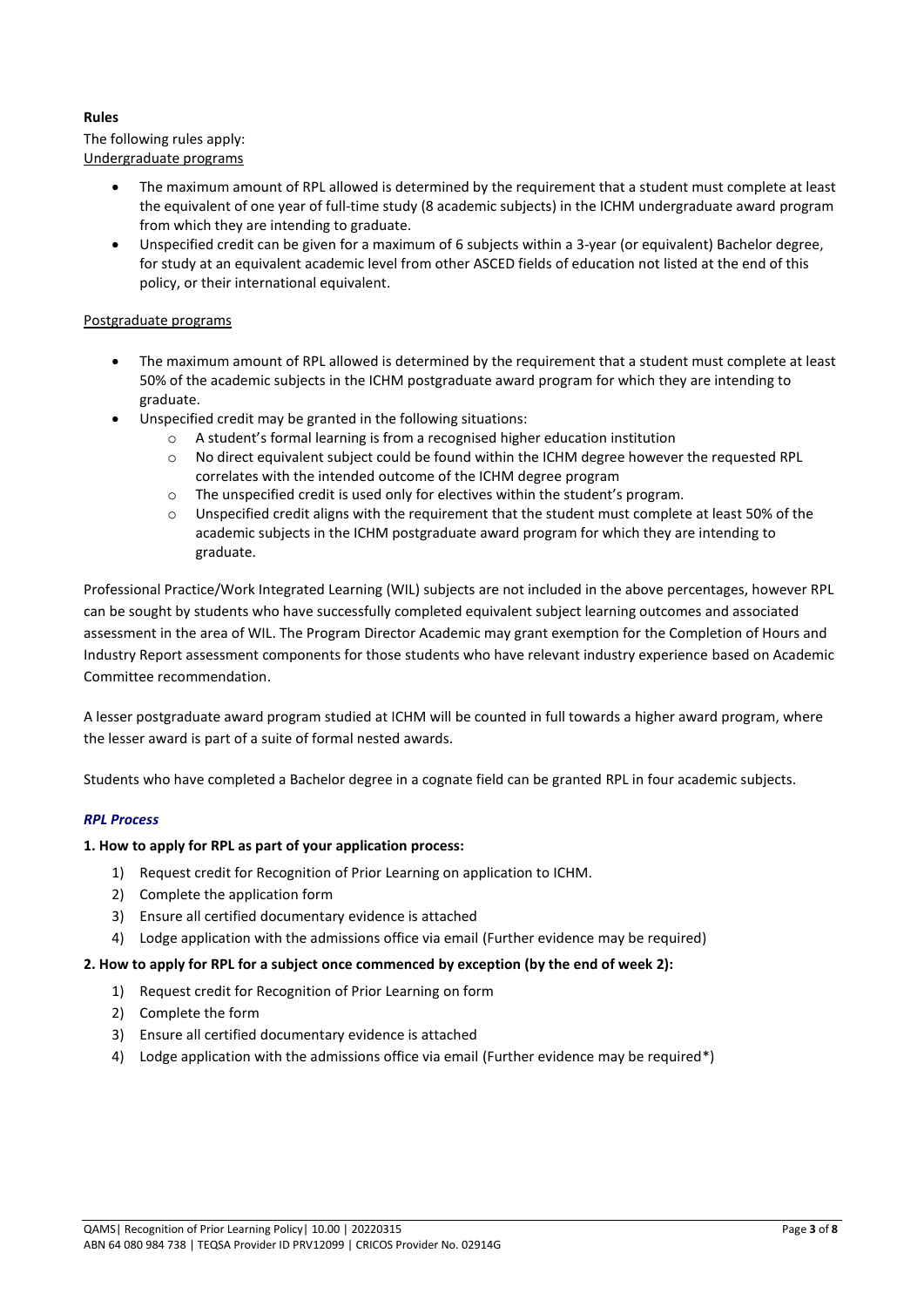#### **Internal processing:**

- 1. Admissions assesses RPL application against precedent credit registers and institutional articulation agreements.
- 2. Admissions grants RPL or refers the application for further academic assessment as required.
- 3. Academic assessment is completed and RPL granted or denied. (For Professional Practice/WIL all RPL is approved by the Program Director Academic or Program Coordinator delegate based on Academic Committee recommendation.)
- 4. Student is notified via the letter of offer or via email.

## **Students can expect to hear the initial finding (which may include a request for further evidence or information\*) via their letter of offer or email, within one week of lodgment.**

\*Further evidence may include but is not limited to:

- **Documentation**
- Interview
- Oral or written assessment.

If the student is currently studying the subject in which they have applied for RPL they must continue to attend class and complete assessments tasks until officially informed of the RPL application outcome.

If recognition of prior learning in a subject is granted, a 'Status' grade will be recorded in the student management system and show on official academic transcripts or notices. The grade of 'Status' is not included in grade point average calculations.

## **A student may withdraw their RPL request at any time during the process inclusive of once they have received notification of the outcome of their application.**

#### *Impact of RPL credit on Program duration*

If an overseas student is granted RPL status into a program, which leads to a shortening of the student's program, before the student's visa is granted ICHM will indicate the actual net program duration (as reduced by course credit) in the confirmation of enrolment issued to that student for that program. Alternatively, if an overseas student is granted RPL credit into a program, which leads to a shortening of the student's program, after the student's visa is granted ICHM will report the change of program duration via PRISMS in accordance with section 19 of the Education Services of Overseas Students (ESOS) Act 2000.

#### *Authority to approve RPL*

Applications for RPL are considered and approved by an ICHM Program Coordinator. The Program Coordinator may involve other academic staff including subject specialists in the evaluation of the application.

Where a credit transfer agreement exists, or there is a recorded clear precedent, authorised staff in Admissions may approve the application for RPL. However, a Program Coordinator must be consulted whenever academic judgement is required.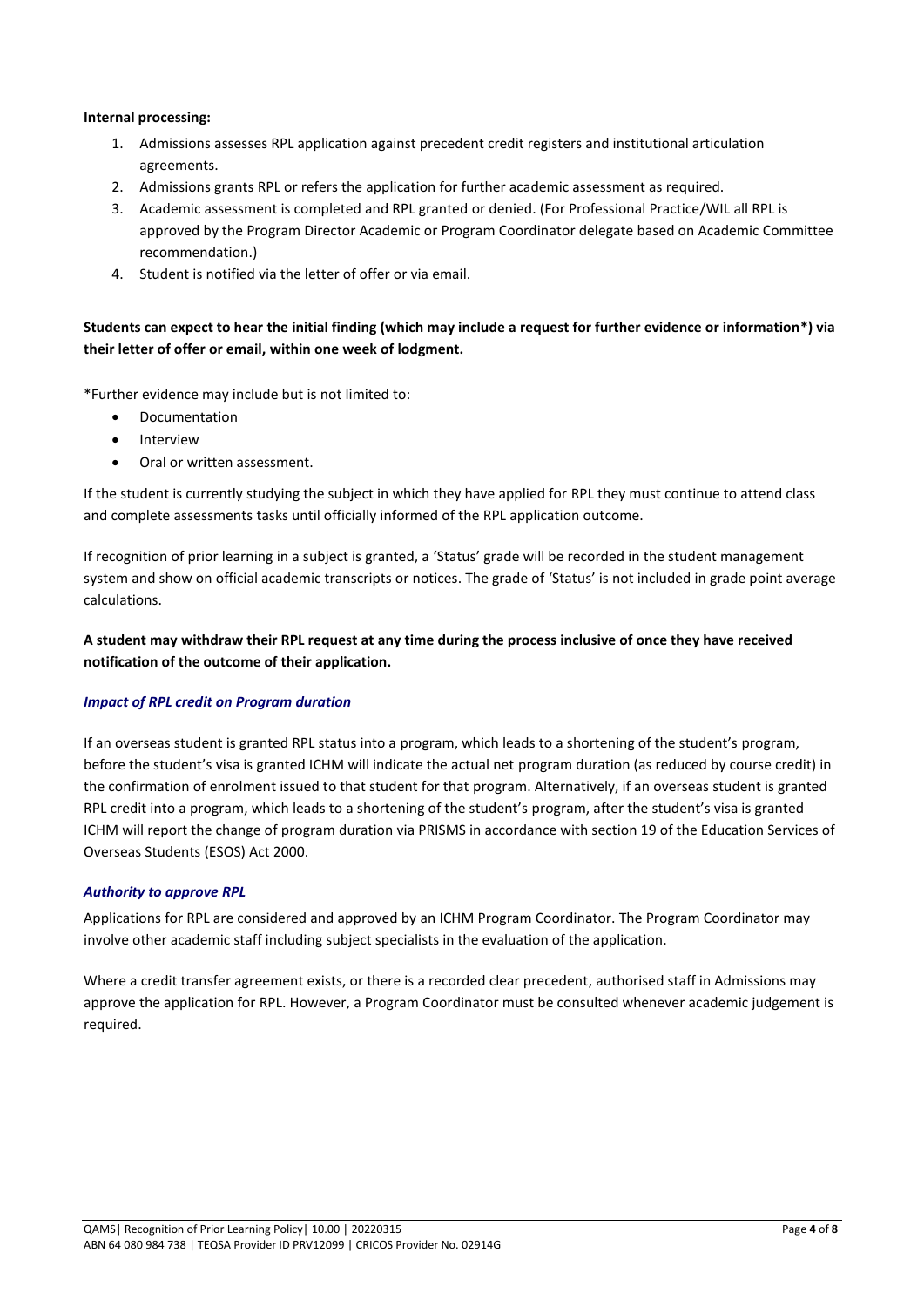#### *Credit transfer arrangements with institutions*

#### **Policy – for institutions seeking to arrange RPL for programs**

Institutions can apply to ICHM to have their programs or components of programs officially recognised through a formal credit transfer agreement.

#### **Procedure - for institutions seeking to arrange RPL for programs**

#### Application and assessment

The institution must submit a request and supporting documentation to the Program Director Academic.

The primary consideration is that the prior learning is equivalent in content and level to the program/subject/s for which credit is being sought. The following factors are taken into consideration when assessing the application from an institution to enter an agreement regarding credit transfer for its program/s

- the educational level and recognition of the institution within the official government framework of the country
- information on the institution and programs provided by AEI NOOSR and UK NARIC
- the objectives of the particular program and the methods adopted to achieve these objectives
- admission requirements for the program
- the duration of the program, having regard to entry requirements and program objectives
- the breadth, depth and balance in the program material and the intellectual effort required
- the methods of assessment of student progress
- the relative emphasis on the teaching of skills in relation to the study of the discipline
- any arrangements for practical training and experience as part of the program
- the teaching staff conducting the program, including numbers, professional qualifications and experience, and educational expertise
- the accommodation and facilities including equipment, library, laboratories, workshops, and other instructional resources associated with the particular program
- credit transfer arrangements between the program and other programs

#### Credit Transfer Agreement

The Credit Transfer Agreement contains the following sections**:**

- Name of the institutions entering the agreement
- Name/s of the external program/s for which credit is being sought and name/s of the ICHM program/s where credit is being sought.
- Details of the credit transfer approval by ICHM
- Requirement that the external institution advise ICHM of major changes that could impact the credit transfer given, including:
	- o addition or deletion of subjects
	- o major changes in hours for subject delivery
	- o major changes to assessment
- Details of the expiry date of the agreement (3 years) and the requirements to enter new credit transfer agreement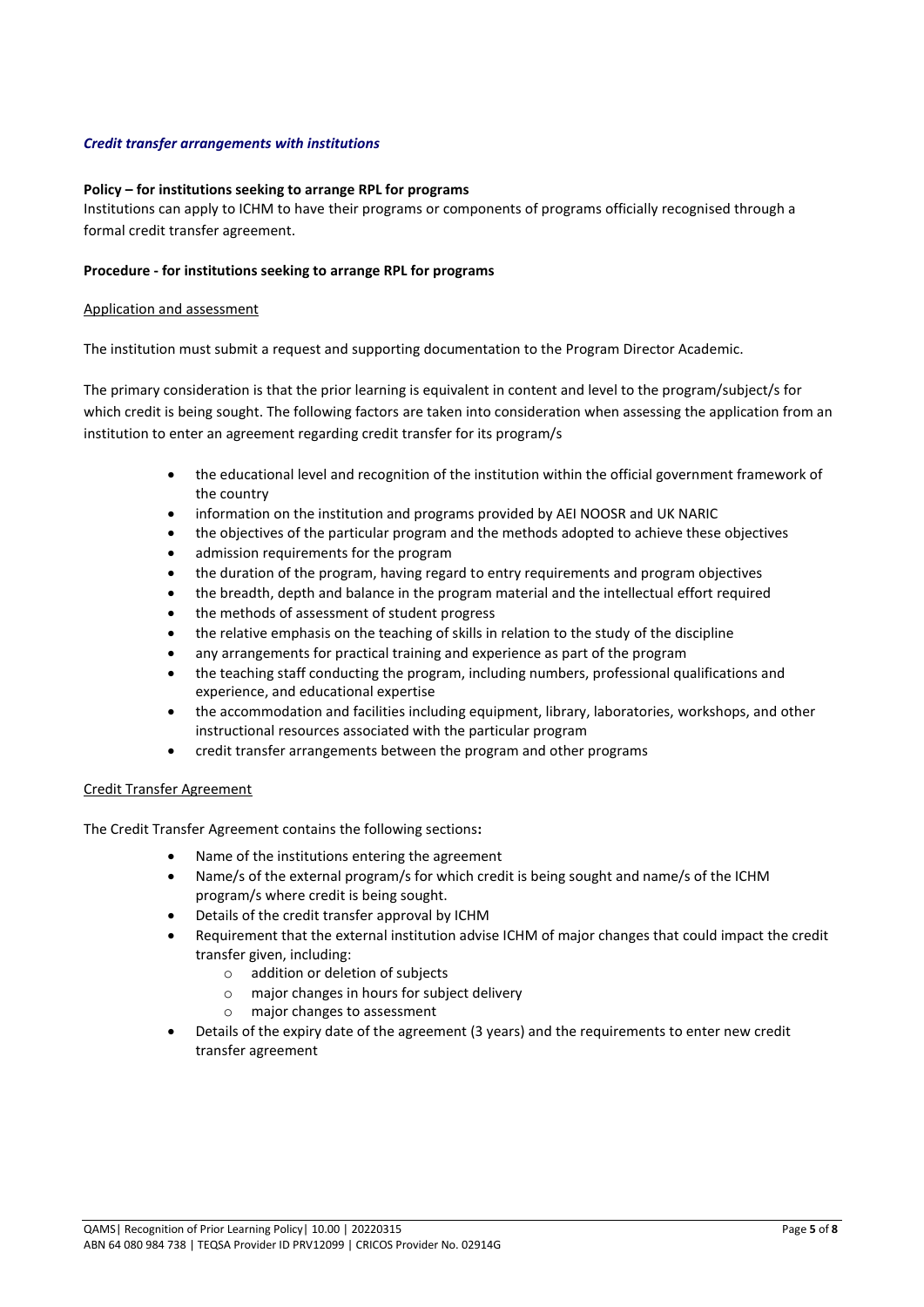#### *Appeals against an RPL decision*

Students who wish to appeal a decision related to execution of this policy (not dissatisfaction with the outcome) should do so in writing to the Program Director Academic under the Academic Grievance Policy.

#### *Australian Standards Classification of Education (ASCED)*

Broad and Narrow fields where Unspecified Credit may be granted for electives in ICHM Bachelor degree programs:

| 08 | <b>Management and Commerce</b>                 |  |  |  |  |
|----|------------------------------------------------|--|--|--|--|
|    | 0801 Accounting                                |  |  |  |  |
|    | 0803 Business and Management                   |  |  |  |  |
|    | 0805 Sales and Marketing                       |  |  |  |  |
|    | 0807 Tourism                                   |  |  |  |  |
|    | 0811 Banking, Finance and Related Fields       |  |  |  |  |
| 09 | <b>Society and Culture</b>                     |  |  |  |  |
|    | 0903 Studies in Human Society                  |  |  |  |  |
|    | 0907 Behavioural Science                       |  |  |  |  |
|    | 0909 Law                                       |  |  |  |  |
|    | 0919 Economics and Econometrics                |  |  |  |  |
|    | 0921 Sport and Recreation                      |  |  |  |  |
| 10 | <b>Creative Arts</b>                           |  |  |  |  |
|    | 1007 Communication and Media Studies           |  |  |  |  |
| 11 | <b>Food, Hospitality and Personal Services</b> |  |  |  |  |
|    | 1101 Food and Hospitality                      |  |  |  |  |
|    |                                                |  |  |  |  |

## *5.* **SUPPORTING DOCUMENTS (if applicable)**

ICHM Application form Application for Recognition of Prior Learning form

## **6. RESPONSIBILITIES AND AUTHORITIES**

The Program Director Academic is the policy owner, and the Academic Board must approve any changes to this policy.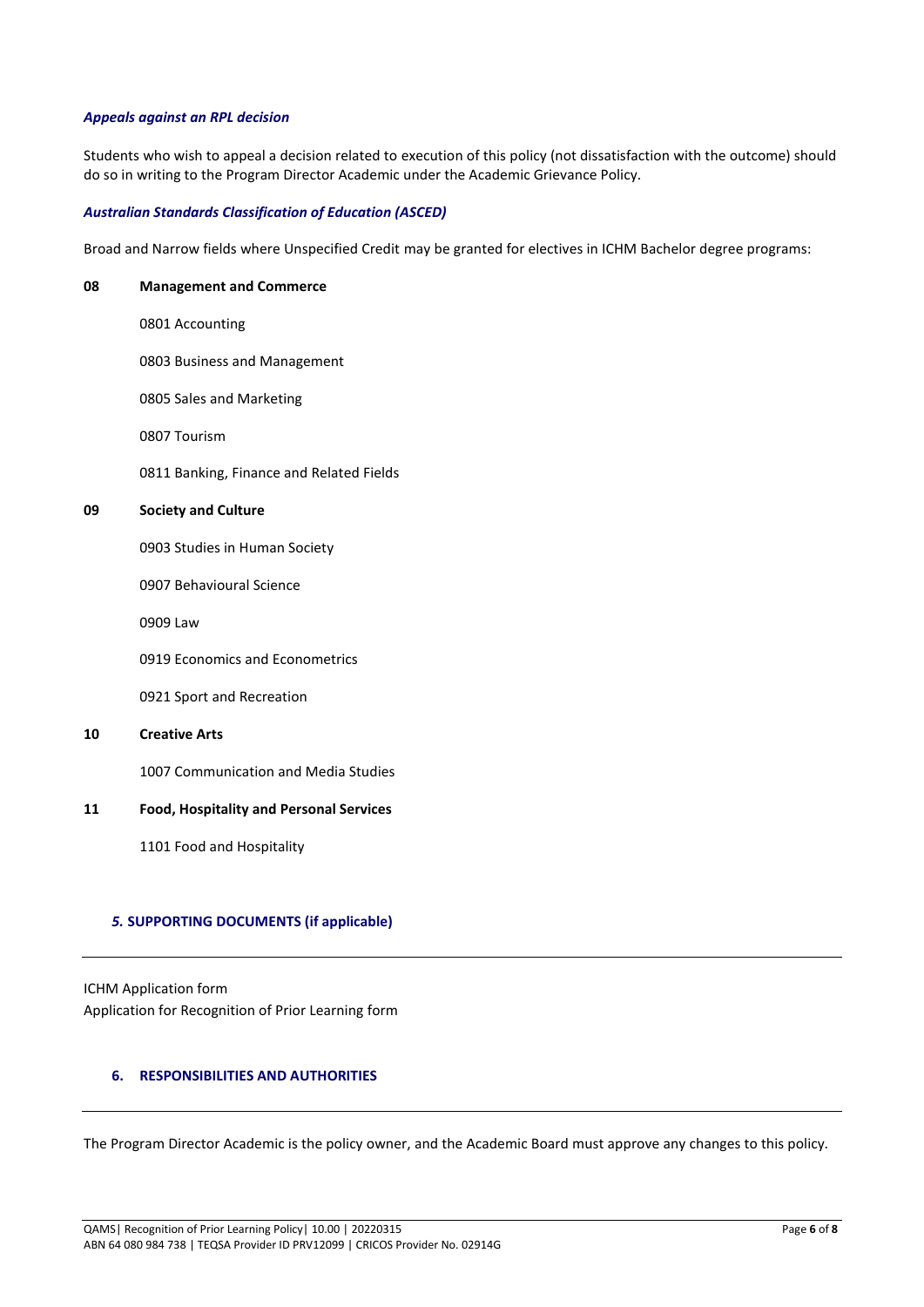## **7. ACKNOWLEDGEMENT (if applicable)**

Not applicable

## **8. REVIEW**

The Program Director Academic is responsible for the review of this policy for all minor or major changes on a 3 yearly basis.

## **9. APPROVAL**

| <b>OWNER</b>              | Program Director Academic |
|---------------------------|---------------------------|
| <b>VERSION</b>            | 10.0                      |
| <b>APPROVAL AUTHORITY</b> | Academic Board            |
| <b>PUBLISHED DATE</b>     | 08/07/2021                |
| <b>REVIEW DATE</b>        | 08/07/2024                |